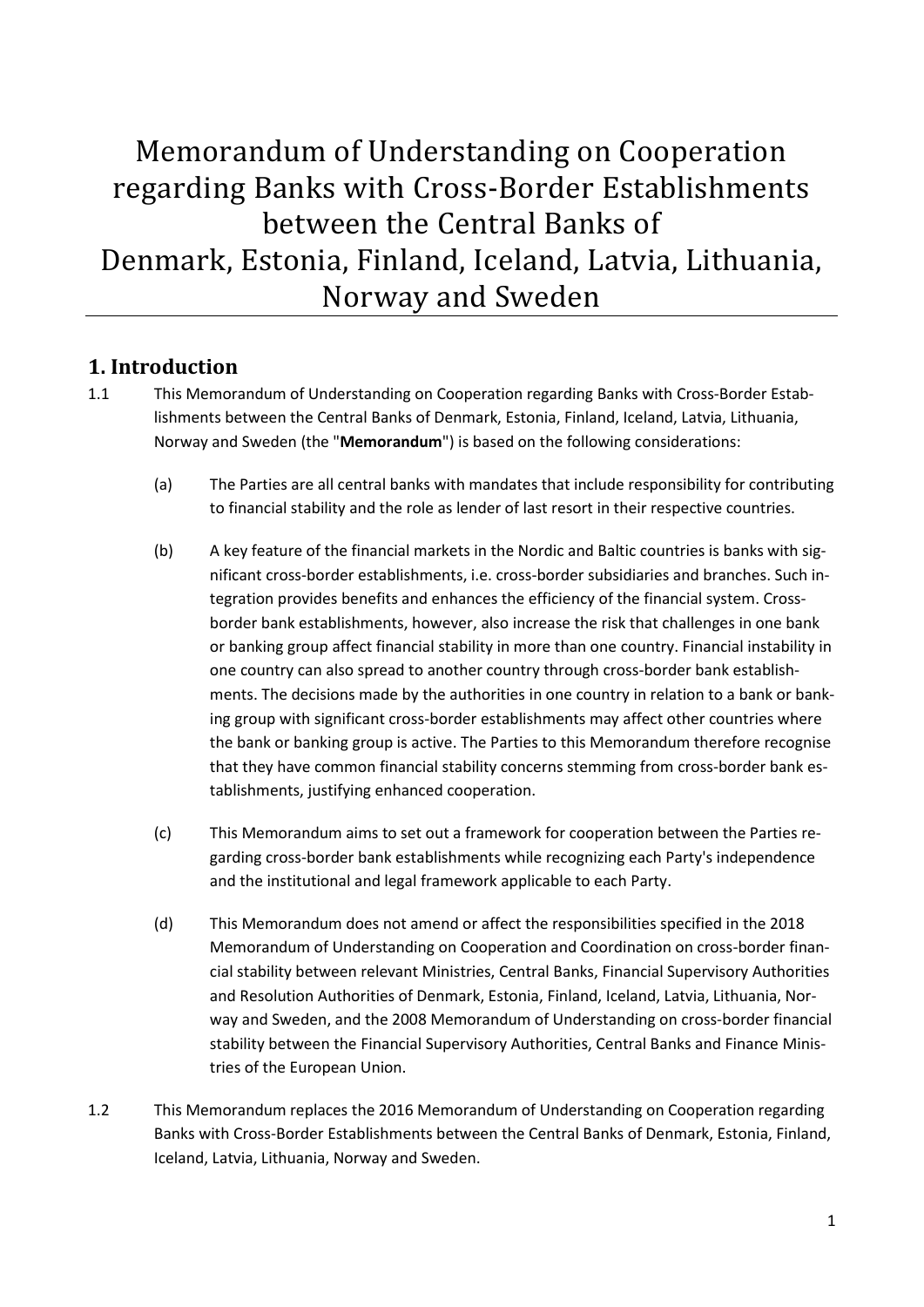# **2. Definitions**

2.1 For the purpose of this Memorandum, the following definitions are used:

"**Bank**" means a bank or a mortgage credit institution incorporated in a Nordic-Baltic country. A Bank is a separate legal entity, implying it can be a separate Bank, a parent Bank or a subsidiary Bank of a Cross-Border Banking Group.

"**Cooperation Group**" means the cooperation group defined in clause 6.1.

"**Cross-Border Banking Group**" refers to a group consisting of a Bank with at least one subsidiary Bank or branch in another Nordic-Baltic country.

"**Emergency Liquidity Assistance**" means dedicated extraordinary liquidity support to one specific bank made at the discretion of a central bank.

"**Home-Country Central Bank**" means the central bank of the country where a Bank is incorporated.

"**Host-Country Central Bank**" means the central bank of the country where a branch of a Bank is established.

"**Nordic-Baltic countries**" mean Denmark, Estonia, Finland, Iceland, Latvia, Lithuania, Norway and Sweden.

"**Parties**" mean the signatories to this Memorandum, being the central banks of Denmark, Estonia, Finland, Iceland, Latvia, Lithuania, Norway and Sweden.

- 2.2 In this Memorandum (unless otherwise provided):
	- (a) words importing the singular shall include the plural and vice versa; and
	- (b) references to any provision or law include any amendment of that provision or law.

#### **3. Objective and Nature of the Memorandum**

- 3.1 The objective of this Memorandum is to introduce appropriate procedures and principles that facilitate cooperation between the Parties regarding Cross-Border Banking Groups, with the underlying aim of ensuring and contributing to financial stability in the individual Nordic-Baltic countries and the Nordic-Baltic region as a whole.
- 3.2 The Parties agree that a legally non-binding memorandum is an appropriate instrument for facilitating such cooperation. Accordingly, this Memorandum is a statement of intent and does not create any legal commitments for any of the Parties, and its provisions cannot give rise to any legal claim from any Party or third party in the course of its practical implementation. This Memorandum does not prejudge or assume that any particular decisions or remedies should or should not be taken.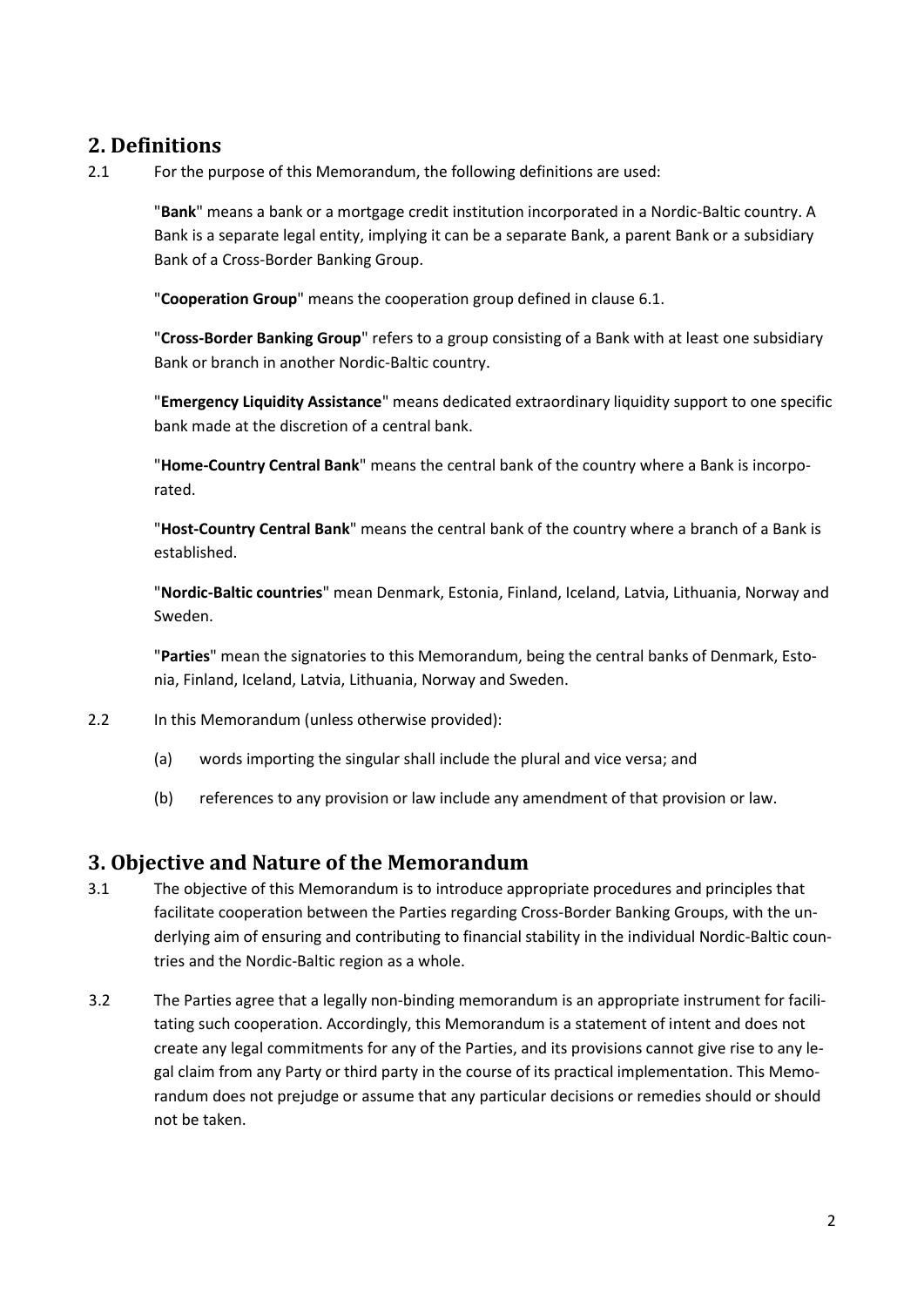- 3.3 The cooperation between the Parties will take place in accordance with, and without prejudice to, their responsibilities under national and Community legislation and ECB/ESCB rules and procedures. This Memorandum does not override the respective institutional responsibilities of the different Parties or restrict their capacity for independent and timely decision-making in their respective fields of competence, notably with regard to their responsibility to contribute to financial stability and to fulfil their role as lender of last resort.
- 3.4 The framework set out in this Memorandum may be supplemented by further and more detailed procedures and arrangements between the Parties or some of them. A supplementary procedure or arrangement between all the Parties pursuant to this Memorandum shall (if the Parties so agree) be considered an annex to and part of this Memorandum.

#### **4. General Provisions**

- 4.1 The Parties will strive to achieve open, full, constructive and timely cooperation in good faith and to the best of their ability with respect to the objective of this Memorandum. In particular, the Parties will ensure that information exchanged under the provisions of this Memorandum is used with due consideration and respect to the interest of all Parties.
- 4.2 The Parties will endeavour to share available information and assessments necessary to fulfil their respective roles in relation to this Memorandum.
- 4.3 Accordingly, the Parties will establish:
	- (a) joint and secure procedures for the timely and adequate exchange of information on Cross-Border Banking Groups between the Parties; and
	- (b) procedures for cooperation between the Parties in case it becomes relevant to consider granting Emergency Liquidity Assistance to a Bank within a Cross-Border Banking Group.
- 4.4 Any information exchanged and received by virtue of this Memorandum is subject to the conditions of confidentiality and professional secrecy as far as provided in national and Community legislation and ECB/ESCB rules and procedures. Each Party shall ensure that all persons dealing with, or having access to, such information are bound by the obligation of professional secrecy.
- 4.5 The Parties are expected to maintain, vis-à-vis third parties, the confidentiality of any request for information made under this Memorandum, the contents of such requests, the information received, and the matters arising in the course of cooperation, subject always to applicable national and Community legislation and ECB/ESCB rules and procedures.
- 4.6 The Parties will inform each other, as early and fully as possible, before issuing any public statements related to this Memorandum.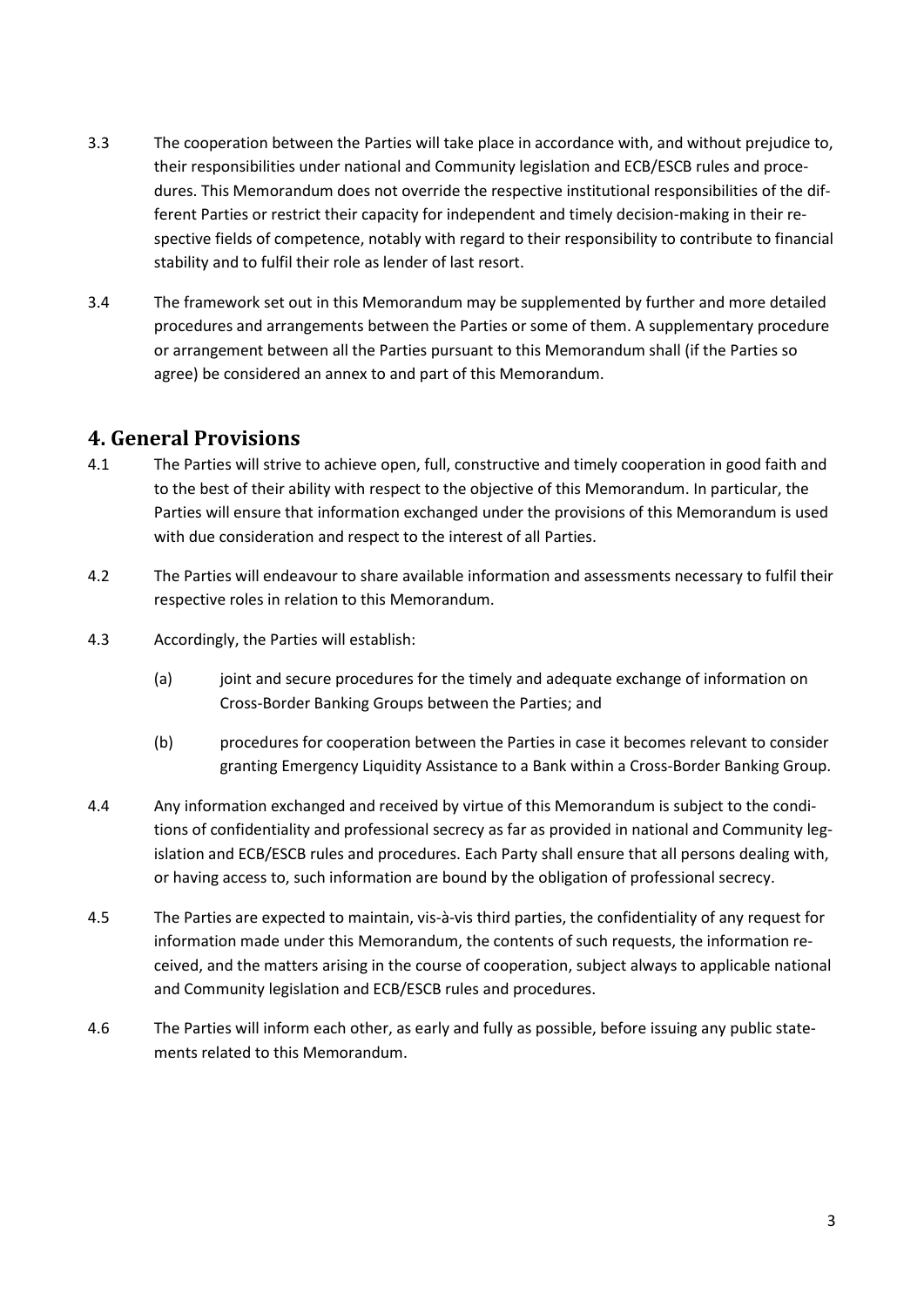# **5. Liquidity**

- 5.1 Responsibility for managing liquidity and complying with liquidity requirements in a Cross-Border Banking Group rests with the Cross-Border Banking Group itself. Liquidity needs can be handled through funding in the market or by making use (against the relevant collateral) of the general facilities made available by the Cross-Border Banking Group's Home- and Host-Country Central Banks.
- 5.2 If a Cross-Border Banking Group encounters temporary liquidity problems, these may be solved by implementing the appropriate recovery measures in the Cross-Border Banking Group's recovery plan.
- 5.3 If a Cross-Border Banking Group is otherwise, cf. clause 5.1, not able to solve its temporary liquidity problems, one or more Banks within the Cross-Border Banking Group may choose to request Emergency Liquidity Assistance from one or more central banks.
- 5. 4 Each Party assesses and decides independently and at their own discretion whether to grant or reject Emergency Liquidity Assistance, cf. also clause 3.2 and 3.3 in this Memorandum.
	- (a) A request for Emergency Liquidity Assistance from a Bank within a Cross-Border Banking Group would be dealt with by the Bank's Home-Country Central Bank.
	- (b) If a Bank that is requesting Emergency Liquidity Assistance has a branch in another Nordic-Baltic country, the branch's Host-Country Central Bank will strive to assist.
- 5.5 The Parties have the following common minimum requirements for granting Emergency Liquidity Assistance:
	- (a) The requesting Bank is solvent.
	- (b) The requesting Bank's liquidity needs are temporary.
	- (c) The requesting Bank is able to post adequate collateral.
	- (d) Any provision of Emergency Liquidity Assistance has to take into account financial stability concerns.
- 5.6 If a Cross-Border Banking Group has not been able to restore its liquidity situation, resolution may be initiated. The resolution plans for a Cross-Border Banking Group shall not assume the provision of any Emergency Liquidity Assistance or any central bank liquidity assistance provided under non-standard collateralisation, tenor and interest rate terms.